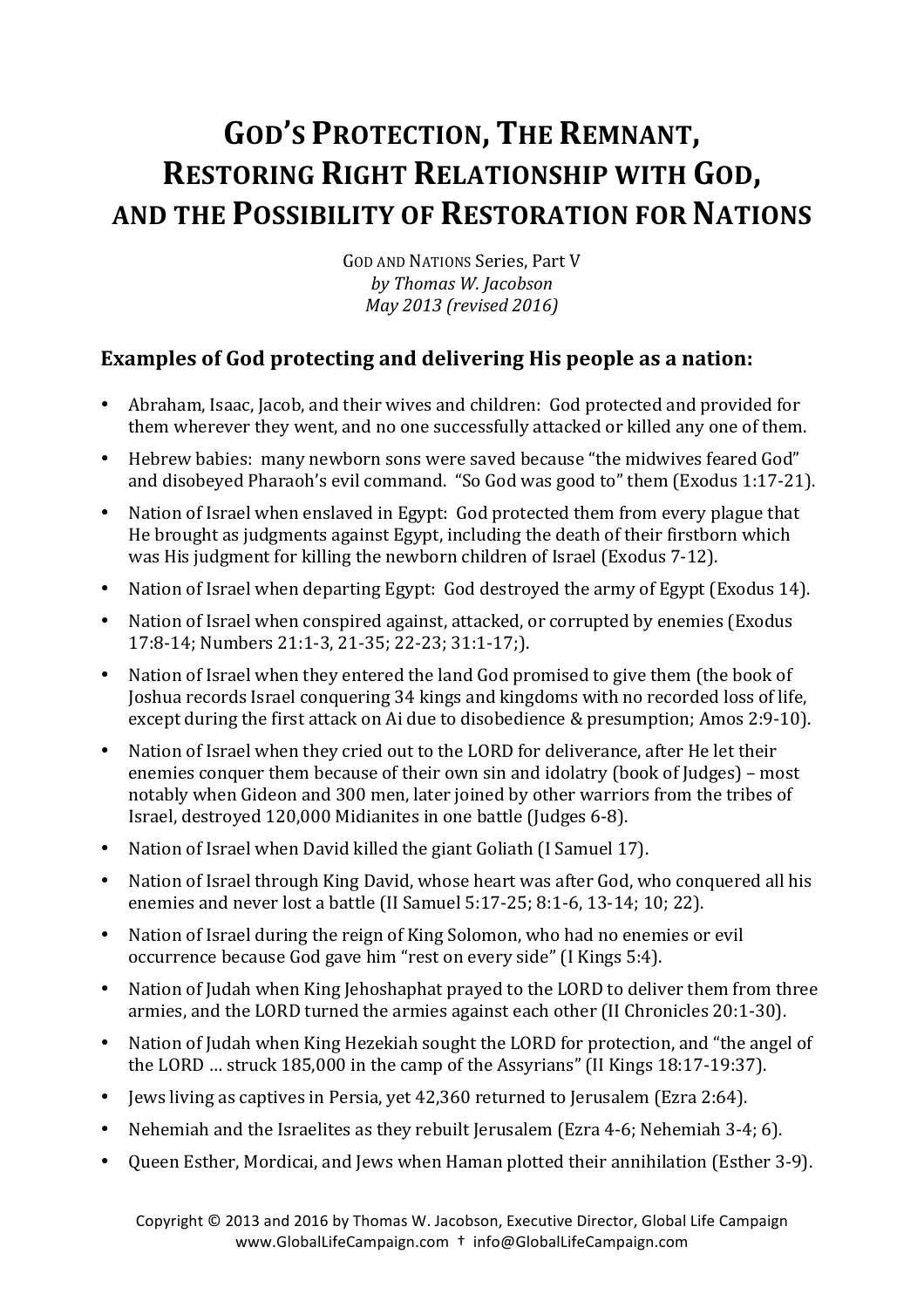# **Examples of God protecting the remnant of His people and disciples:**

- Noah and his family only 8 persons saved from the global flood because "Noah was a righteous man, blameless in his time" when all others were wicked (Genesis 6:8-9).
- Joseph: God protected, provided for, and blessed him, even though he was betrayed by his own brothers, sold into slavery, falsely accused, and imprisoned. Yet despite his circumstances, he always remained faithful to God (Genesis 37, 39-41).
- Job and his wife when Satan destroved their children, servants, and property (Job 1-2).
- David whom God protected from a bear, lion, giants, King Saul, and enemies all his life.
- Elijah when Queen Jezebel declared she would have him killed (I Kings 19:1-18).
- Elijah when King Ahaziah sent a captain and soldiers to take him 3 times (II Kings 1).
- Elisha when the king of Aram sought to capture him (II Kings 6:8-23).
- Jeremiah the prophet, who was persecuted, imprisoned, and thrown into a pit.
- Hananiah, Mishael, and Azariah when they refused to worship king's image (Daniel 3).
- Daniel when he kept praying, disobeying the law to pray only to the king (Daniel 6).
- Jesus Christ: no one could take His life until He chose to lay it down (John 10:14-18).
- Peter and John when arrested for preaching about Jesus (Acts 4:1-31).
- The Apostle John whom no one could kill, and who wrote 5 books of the New Covenant.
- The Apostle Paul: God protected him from numerous attempts on his life until it was His timing for him to die, after he had written half the books of the New Covenant.

#### **Those whom God promises to protect, rescue, and restore:**

- God promised to be a shield of protection to those He chooses and who obey Him (Genesis 15:1; Deuteronomy 33:29; II Samuel 22:3, 31; Psalm 3:3; 5:12; 7:10; 18:2).
- Those who seek God and seek good, not evil, that they may live (Amos 5:4, 6, 14).
- Those who put their confidence in the LORD, "take courage," "do not fear," and do His will (Psalm 71; Proverbs 3:21-26; 14:26; Haggai 1:13-14; 2:4-5; Acts 4; Philippians 3:3); from the time forward that they start doing His will, He will bless them (Haggai) 2:19).
- "Those who take refuge in Him," trust His goodness "in the day of trouble" (Nahum 1:7).
- God promised to deliver His people from the oppressions and shackles of their enemies, and give them good news and His peace (Nahum 1:13, 15).
- "The LORD will restore the splendor" of His people and nation (Nahum 2:2).
- God promises to be a refuge for His people during "the day of the LORD" when He judges "all the nations"; many will escape; they will keep their land and possessions; Judah and Jerusalem "will be inhabited forever" (Joel 3:16-18, 20; Obadiah 1:17-18).
- The 144,000 "from every tribe of the sons of Israel," 12,000 from each tribe (Revelation 7:4-8).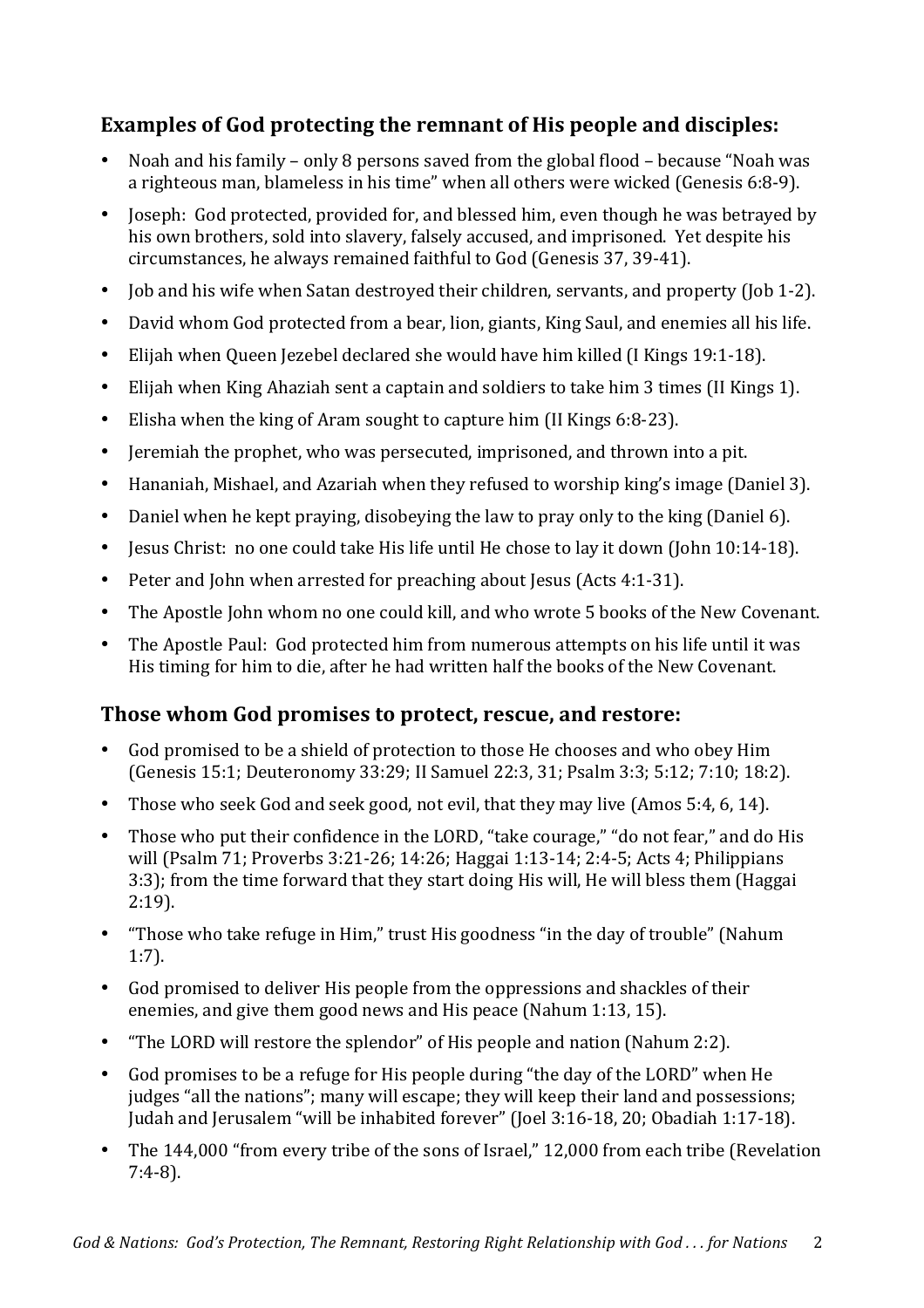- Those who persevere, and "keep the commandments of God and their faith in Jesus," He will empower them to not take the mark of the beast or worship him (Rev.  $14:12$ ).
- Those who "have the seal of God on their foreheads" during the final judgments of all nations (Revelation 9:4).
- The two witnesses (Moses and Elijah) for  $1,260$  days: "fire proceeds out of their mouths and devours their enemies" who try to harm them (Revelation 11:3-5).
- Some of those who overcome Satan "because of the blood of the Lamb and because of the word of their testimony" (Revelation 12:11).

#### **Those whom God promises to save from hell and the second death:**

- Every believer in Jesus Christ who is faithful to Him until death (Rev. 2:11; 20:6, 14).
- Believers in Jesus Christ "from every tribe and tongue and people and nation," including those "who come out from the great tribulation" (Revelation 5:9; 7:9-17).
- Believers in Jesus who are martyred during the great tribulation (Revelation 20:4-6).

#### **Those whom God chooses** *not* **to rescue, but to bring to Himself:**

- The newborn Hebrew sons killed by the Egyptians (Exodus 1:22).
- Believers in God who were tortured, mocked, "destitute, afflicted, ill-treated," scourged, imprisoned, stoned, "sawn in two ... put to death"; who refused to deny the LORD or compromise their faith in order to obtain release from pain or death; who fixed their hope on "a better resurrection" and "gained approval through their faith" (Hebrews 11:35-39; Revelation 2:10, 13; 12:11, 17).
- The 10 apostles of Jesus Christ who were martyred after a period of ministry.
- Believers in Jesus Christ who are "slain because of the word of God, and because of the testimony which they had maintained" (Revelation 6:9).
- Two witnesses (Moses and Elijah) murdered, but then rose from death (Rev. 11:3-12).
- The saints whom God permits the anti-Christ to capture/overcome/kill (Rev. 13:7, 10).
- The saints who use weapons to kill other people, though possibly not those who do so in self-defense (Revelation 13:10).
- The saints who "die in the LORD" during the great tribulation; but it is these who will come back to life and reign "with Christ for a thousand years" (Rev. 14:13; 17:6; 20:4).

#### **Restoring a right relationship with God, individually and nationally ways to approach, obey, appeal or respond to, and touch His heart:**

In compiling the list below, I became more acutely aware of how unrighteous and far from God's holiness I am, and how humanly impossible and unlikely it is for the whole of God's *people in any nation, or the leaders of any nation, to do all of these actions. But this is God's standard, and what is impossible with man, is possible with God. Why not see how close we*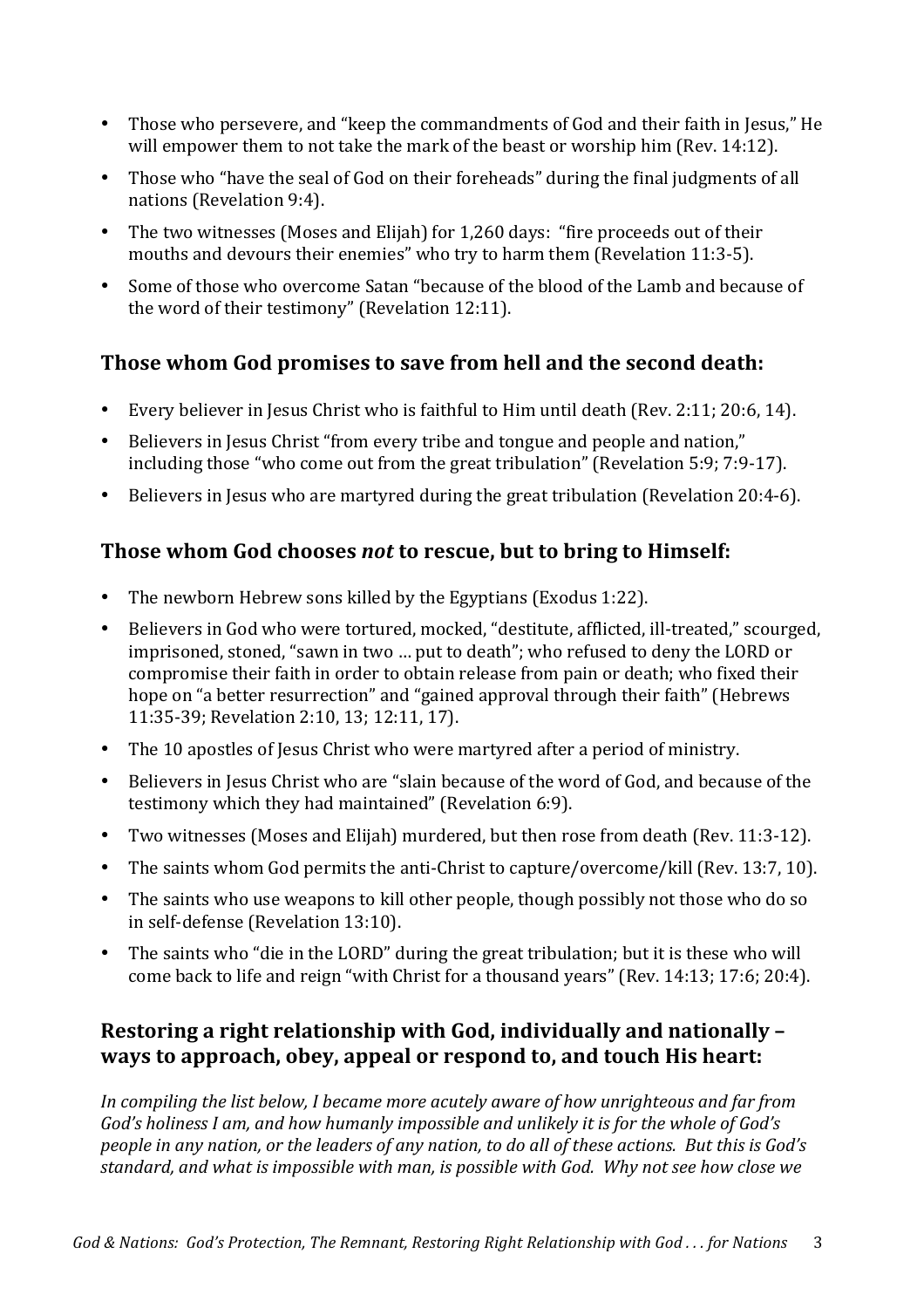*can get* to obeying Him at every point, and see what He will do for us? Yet whatever good He *does* will be because of His grace, and not based on what we deserve in His eyes.

- Seek the LORD by reading the Bible, worshipping Him, praying, supplicating, interceding, and humbling yourself before Him, including by prostrating face down and kneeling before Him (Deuteronomy 4:29; II Chronicles 7:14; Nehemiah 1:4; Psalm 77:1-3; Isaiah 55:6; Daniel 9:2-4; Hosea 10:12; Zephaniah 2:3; Matthew 4:1-2; Mark 1:35; Luke 11:1; John 6:15; Philippians 4:4-8; James 4:4-10).
- Show "reverence for the LORD," privately and publicly (Haggai 1:12).
- Declare the LORD's name and who He is (I Kings 8:22-24, 33, 56; Malachi 1:11, 14).
- Clergy approach the LORD will reverential fear and obedience; teach the people how to do the same; teach the Word of God so all may know His character, commandments, and expectations, and how to obey Him in every area of life; and equip His people to accurately discern personal and national sins, and between holy and profane, good and evil, right and wrong, and between those who are true disciples of Christ Jesus and those who are not.
- Followers of Jesus Christ, including government leaders, read the Word of God personally and do the same as above (II Kings 22:8-13: 23:2).
- Clergy and prophets sound an alarm and give a clear warning, telling the people of God's impending judgment for sin and iniquity (Joel 2:1, 15).
- Return to, trust in, rely on, and seek the LORD, not others (Isaiah  $10:20-21$ ;  $26:1-4$ , 7-9).
- Identify, repent of, and renounce all personal sins, and generational sin patterns (iniquity) in your family; be specific (Exodus 20:5; I Kings 8:33-36, 47; Psalm  $7:11-12$ ; Daniel 9:20; Hosea 5:15; Matt. 4:17; 11:20; Acts 2:37-39; 3:19; 17:30-31; Romans 3:23; 6:23: I Iohn 1:9).
- Mourn for personal and national sins (Nehemiah 1:4; Jeremiah 8:21; Matthew 5:4).
- Seek "the favor of the LORD our God by turning from our iniquity and giving attention to the truth" (Daniel 9:13).
- Consecrate a fast, hold an assembly, and bring together the leaders and families to the house of the LORD (Joel 1:14; 2:15-16). Publicly assemble and humble yourselves before the LORD and worship Him (I Kings 8). Clergy lead with weeping, lamenting and wailing before God (Joel 1:13; 2:17). All fast, weep, mourn, and render your hearts (Joel 2:12-13)
- Personally and corporately identify with and repent of all national sins, past and present (II Chronicles 6:36-39; 7:14; Nehemiah 1:3-9; Daniel 9:3-20).
- "Pray and make supplication to" the LORD (I Kings 8:33, 35, 38, 47-53).
- Call "on the name of the LORD" to "be delivered" (Joel 2:32).
- Seek the LORD for wisdom, knowledge, understanding, discernment, discretion, counsel, strength, and the fear of the LORD (Proverbs 1:1-7; 2:1-11; Isaiah 11:2-3).
- Listen to and obey "the voice of the LORD" through His prophets and priests (Haggai 1:12-15).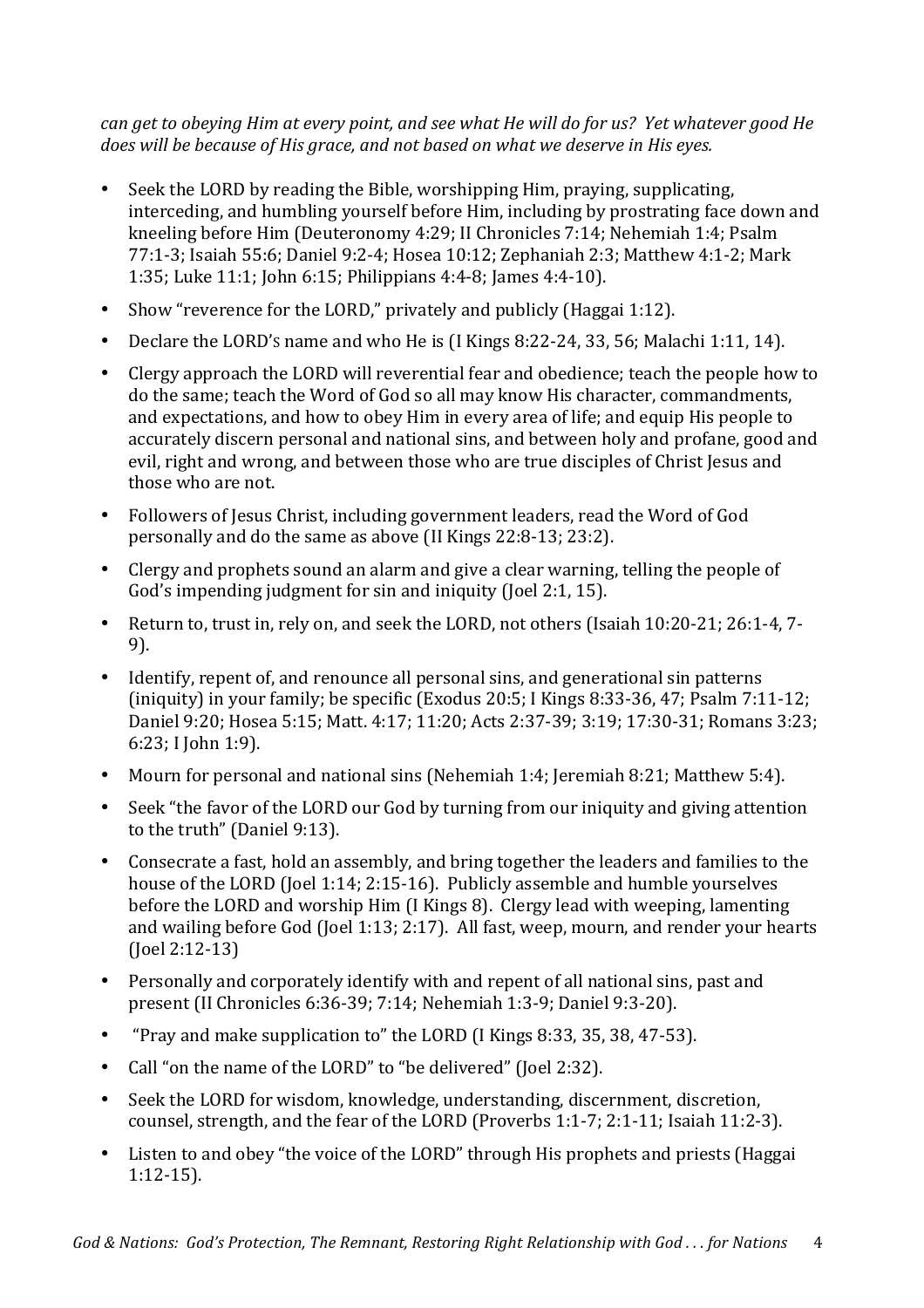- Give thanks to the LORD publicly for His grace, salvation, deliverance, and blessings  $(Isaiah 12).$
- Restore the knowledge of the LORD and His wonderful acts in the Bible, in history, in own national history – and pass to future generations (Psalm  $78:4$ ;  $96:3$ ;  $145:4-13$ ; Isaiah 12:4).
- Restore honoring of the Sabbath or LORD's Day (Nehemiah  $13:15-22$ ).
- Restore full tithing for all those failing to do so (Nehemiah  $13:10-12$ ; Malachi  $3:8-11$ ).
- Destroy any idols or forms of idolatry; do this first if you want the LORD's help to overcome insurmountable obstacles or problems, or an enemy too powerful (Judges 6:11-34; I Kings 15:11-13; 18:17-40; II Kings 23:4-16, 19-20).
	- Destroy (not throw away), burn to ashes, and vocally renounce any occult books, videos, movies, materials, or beliefs that belong to you, or are in your home or office, and which you have the authority to destroy (including horoscopes, weegie boards, and whatever else opens a door to the demonic spiritual realm).
	- Identify what ideas, theories, and systems of thought you have believed that are in direct conflict with the Truth in Scripture; within the limits of your authority, renounce them and destroy any representation of them.
- Reinstitute feasts, festivals, community events that honor the LORD, and restore the practice of honoring Him at public events (II Kings 23:21-23).
- Care for the poor [from individuals, church, private sector], and ensure they receive justice when wronged [civil government duty] (Isaiah 11:3-4).
- Seek the counsel of those who fear God, understand the times, and know what the nation should do (I Chronicles 12:32).
- Do God's will in God's way (I Chronicles 13; 15).
- Fill the earth with "the knowledge of the LORD" (Isaiah 11:9).
- Lift up God's Word and knowledge of His will as a standard to all nations, and the knowledge of His special purpose for Israel as a signal to them (Isaiah  $11:10, 12:13:1$ ; 18:3; 31:9; 49:22; 62:10; Jeremiah 4:6, 21-22; 50:2; 51:12, 27).

#### **Other proper attitudes and actions vital to restoring God's blessing:**

- "Hate evil, love good" (Amos 5:15).
- "Establish justice" in places of leadership and government (Amos  $5:15$ ).
- "Let justice roll down" and restore right relationships, instead of sacrifices, wailing, mourning, solemn assemblies, offerings, singing and worship (Amos 5:16-24).
- Remove all mediums and spiritists (II Kings 23:24-25).